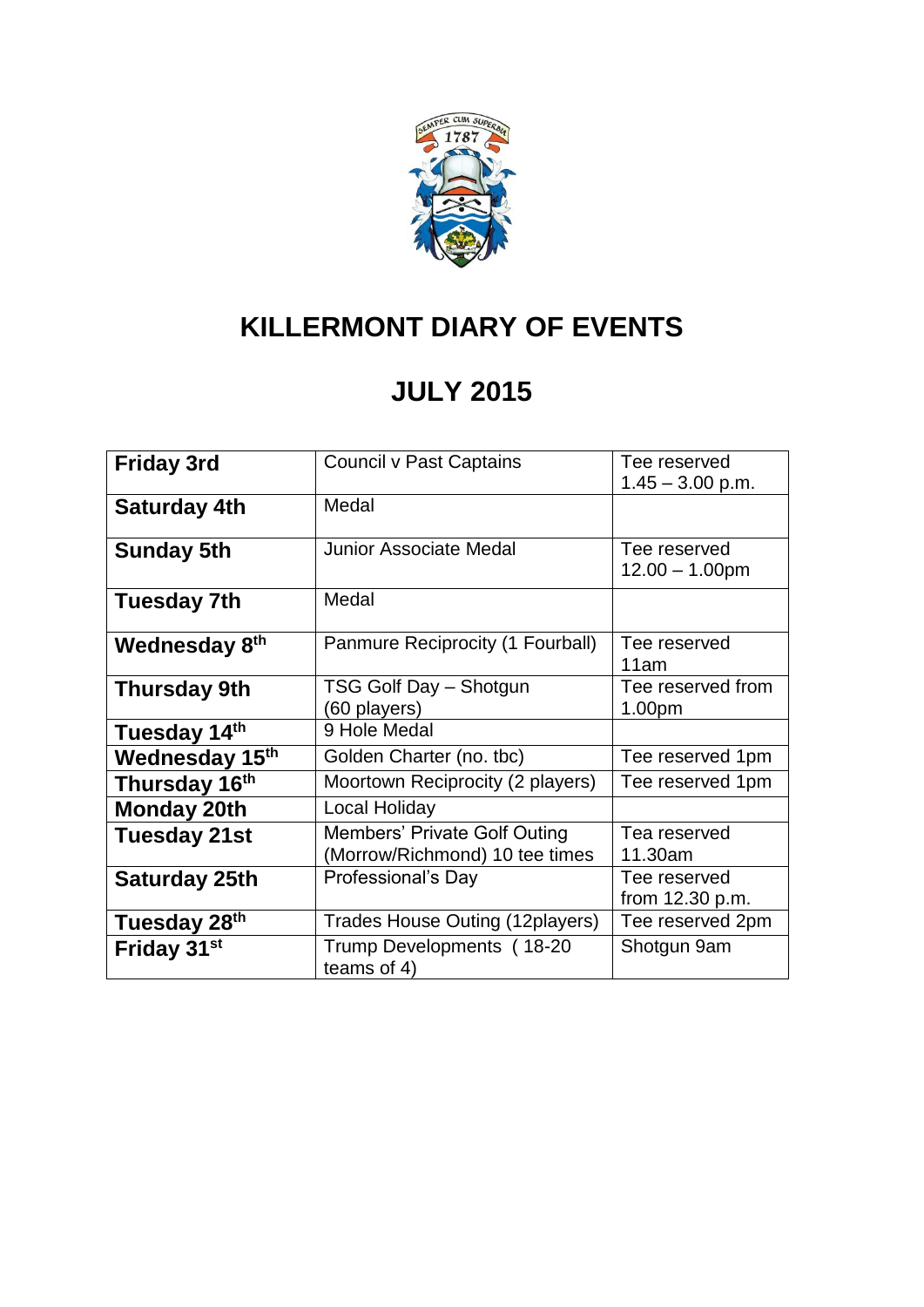

#### **KILLERMONT DIARY OF EVENTS**

#### **AUGUST 2015**

| Saturday 1st              | Medal & Club Championship 1st<br><b>Qualifying Round</b>                     |                                                            |
|---------------------------|------------------------------------------------------------------------------|------------------------------------------------------------|
|                           | Senior Championship Qualifying<br>Round                                      |                                                            |
| Sunday 2nd                | Club Championship 2 <sup>nd</sup> Qualifying<br>Round                        | Tee reserved<br>$9.45 - 11.15$ a.m.<br>Tee reserved        |
|                           | <b>Junior Associate Medal</b>                                                | 2.00pm.                                                    |
| <b>Monday 3rd</b>         | Club Championship 1 <sup>st</sup> Round                                      | Tee reserved<br>$4.30 - 6.00$ p.m.                         |
|                           | Senior Championship 1 <sup>st</sup> Round                                    | Tee reserved<br>3.00-4.30 p.m.                             |
| <b>Tuesday 4th</b>        | Medal                                                                        |                                                            |
| Wednesday 5 <sup>th</sup> | Club Championship 2 <sup>nd</sup> Round                                      | Tee reserved<br>4.30 - 6.00 p.m.                           |
|                           | Senior Championship 2 <sup>nd</sup> Round                                    | Tee reserved<br>$3.30 - 4.30$ p.m.                         |
|                           | Seniors' Match v Buchanan<br>Castle                                          | Tee reserved<br>12.00 - 1.00pm                             |
| <b>Friday 7th</b>         | Club Championship - Semi<br><b>Finals</b>                                    | Tee reserved<br>$4.45 - 5.30$ p.m.                         |
|                           | Senior Championship - Semi<br><b>Finals</b><br>Bank of Scotland (24 players) | Tee reserved<br>$4.00 - 4.45$ pm<br>Tee reserved<br>1.30pm |
| <b>Saturday 8th</b>       | <b>Bobby Jones Putter Team</b><br>Competition Shotgun 9.30am                 | Tee reserved<br>until 1.30 pm                              |
| <b>Sunday 9th</b>         | Club Championship Final &<br>Senior Championship Final (am<br>only)          | Tee reserved<br>$9.00 - 10.15$ am<br>$&1.30 - 2.30$ pm     |
| <b>Tuesday 11th</b>       | 9 Hole Medal                                                                 |                                                            |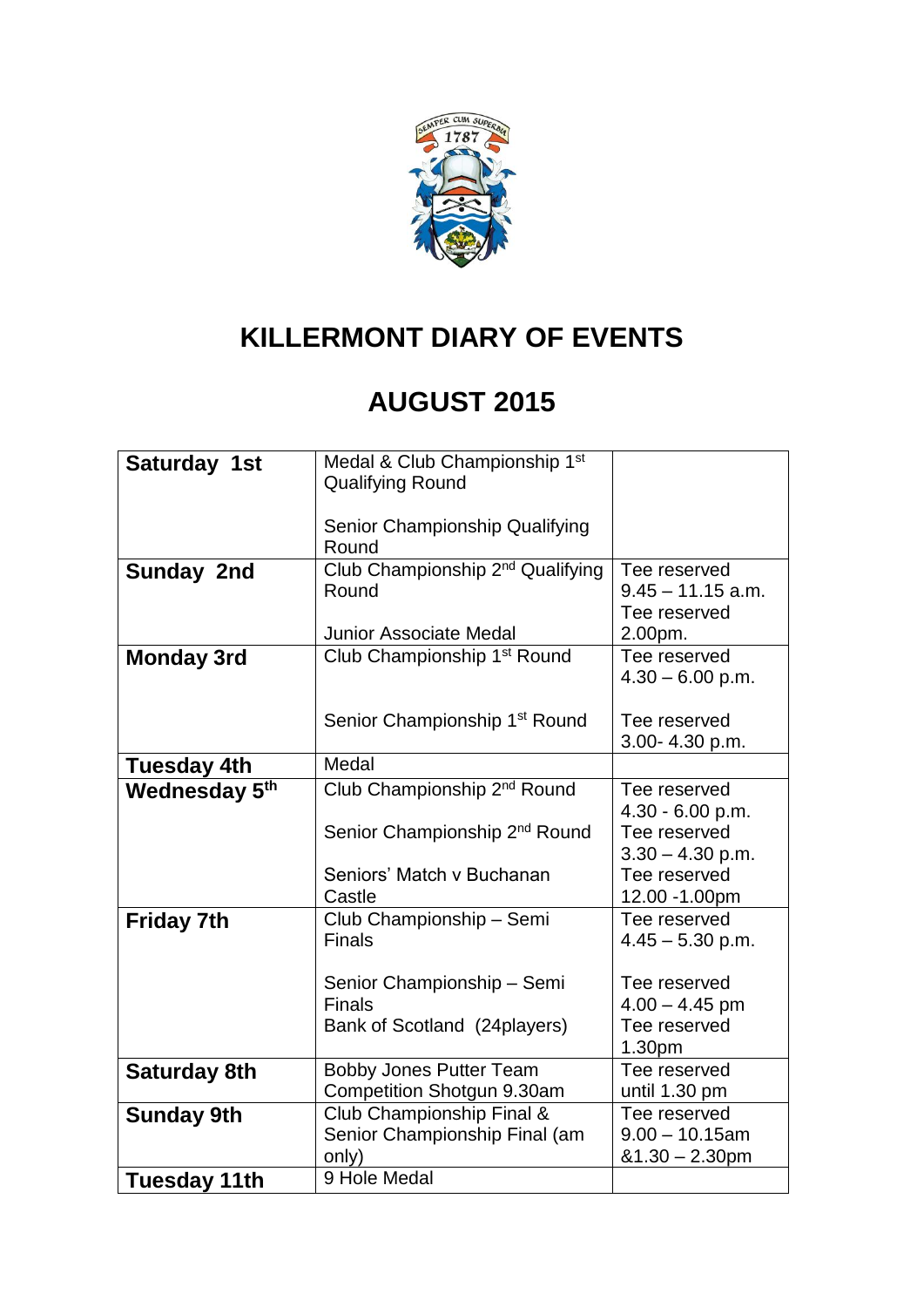| <b>Friday 14th</b>   | 150 <sup>th</sup> Anniversary of Glasgow | Tee reserved       |
|----------------------|------------------------------------------|--------------------|
|                      | <b>Academical Club</b>                   | 12.30 onwards      |
|                      | (approx. 50 golfers)                     |                    |
| <b>Saturday 15th</b> | <b>Pollok Courtesy</b>                   | $2.00pm - 2.15pm$  |
| <b>Sunday 16th</b>   | Past Captains' Meeting                   | Tee reserved       |
|                      |                                          | 10.30 -11.15am     |
|                      | Junior Marley League v Clober            |                    |
|                      | (6 matches)                              | Tee reserved 2pm   |
| <b>Saturday 22nd</b> | Members' Guest Day                       | Tee reserved until |
|                      |                                          | 4.30pm             |
| Sunday 23rd          | The Boundary Bell (30 players)           | Tee reserved       |
|                      |                                          | 12.30 - 2.00pm     |
| Thursday 27th        | D M Hall Golf Day - Members              | Tee reserved 1pm   |
|                      | Benefit's Package - 32 players           |                    |
| <b>Sunday 30th</b>   | <b>Junior Associate Medal</b>            | Tee reserved 2pm   |
|                      |                                          |                    |
| <b>Monday 31st</b>   | Senior Match v Pollok                    | Tee reserved       |
|                      |                                          | $12.00 - 1.00$ pm  |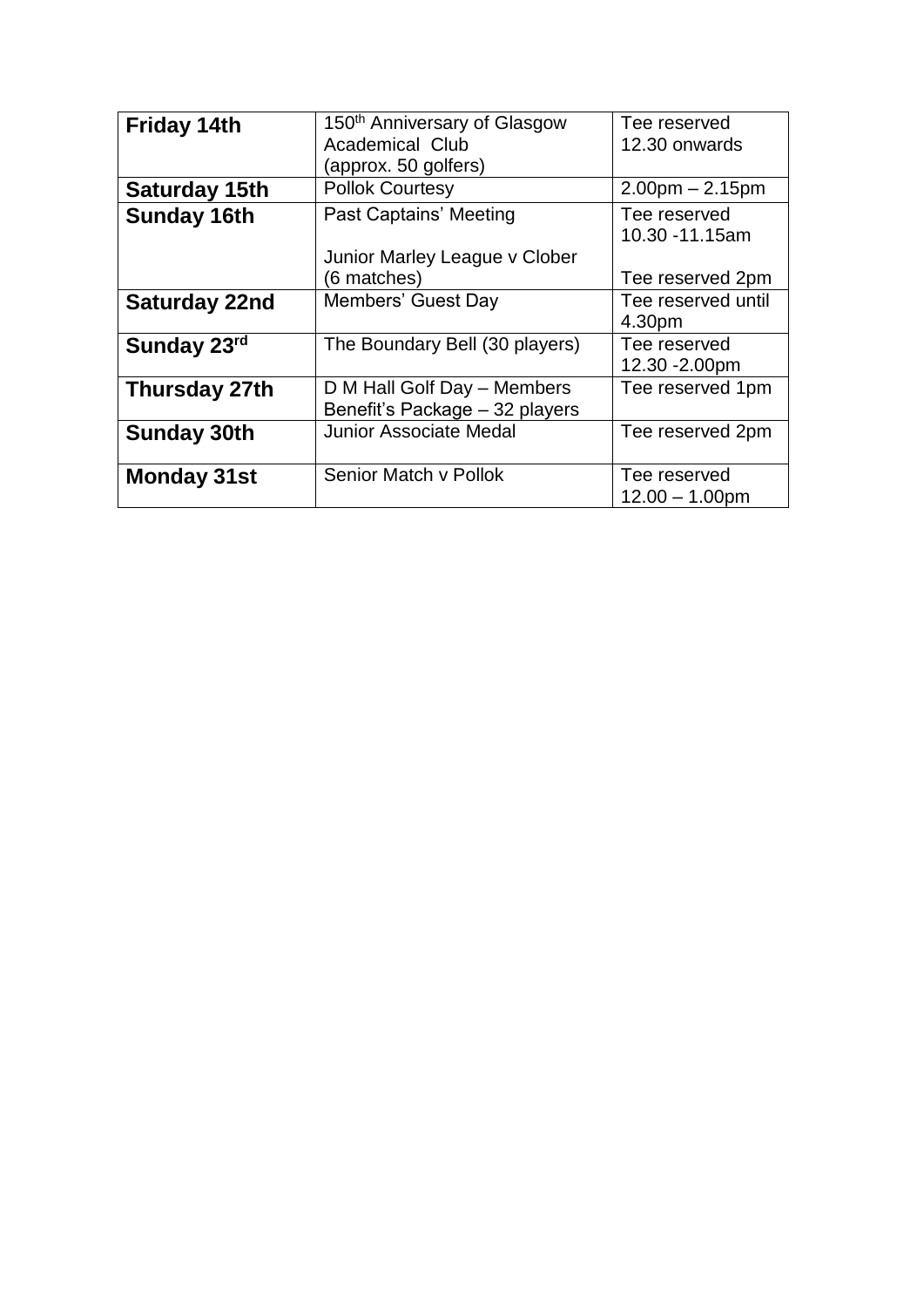

## **KILLERMONT DIARY OF EVENTS**

#### **SEPTEMBER 2015**

| Wednesday 2 <sup>nd</sup> | <b>Captain Speirs Golf Competition</b>                                                                                                                                    | Tee reserved 2pm                                          |
|---------------------------|---------------------------------------------------------------------------------------------------------------------------------------------------------------------------|-----------------------------------------------------------|
|                           | (1 tee time required)                                                                                                                                                     |                                                           |
| <b>Saturday 5th</b>       | <b>Autumn Meeting</b>                                                                                                                                                     |                                                           |
| <b>Sunday 6th</b>         | Finals Day- Royal Exchange<br>Vase, Veterans' Matchplay,<br><b>Summer Fourball, Home Guard</b><br>Salver & The Browning Trophy<br>(Junior Associate Club<br>Championship) | Tee reserved<br>$9.30 - 10.30$ am                         |
| <b>Monday 7th</b>         | Dr McDonagh - Member's<br>Benefits Day (24 -28 players)                                                                                                                   | Tee reserved from<br>1pm                                  |
| <b>Tues 8th</b>           | Medal                                                                                                                                                                     |                                                           |
| <b>Wednesday 9th</b>      | Killermont Greens Staff v Gailes<br><b>Green Staff</b><br>Mr N Webster - Member's Benefit<br>Package (16players)                                                          | Tee reserved 1.00<br>$-2.00pm$<br>Tee reserved<br>10.30am |
| Saturday 12th             | <b>Challenge Matches</b>                                                                                                                                                  | Tee reserved<br>$9.30 - 11.30$ am                         |
| <b>Sunday 13th</b>        | Hogg Memorial Trophy (Fathers,<br>Sons and Daughters) Shotgun<br>1.30pm                                                                                                   |                                                           |
| <b>Thursday 17th</b>      | 9 Hole Medal                                                                                                                                                              |                                                           |
| <b>Friday 18th</b>        | Dollar Academy - Glasgow<br>Section FP Annual Outing (Max.<br>16 players)                                                                                                 | Tee reserved 1.00<br>$-1.30pm$                            |
|                           | <b>Tuesday Night Golf Competition</b>                                                                                                                                     | Tee reserved<br>10am approx                               |
| <b>Sunday 20th</b>        | Junior Associates v Royal<br><b>Burgess Gray/Lockhart Trophy</b>                                                                                                          | Tee reserved<br>$12.30 - 1.00$ pm                         |